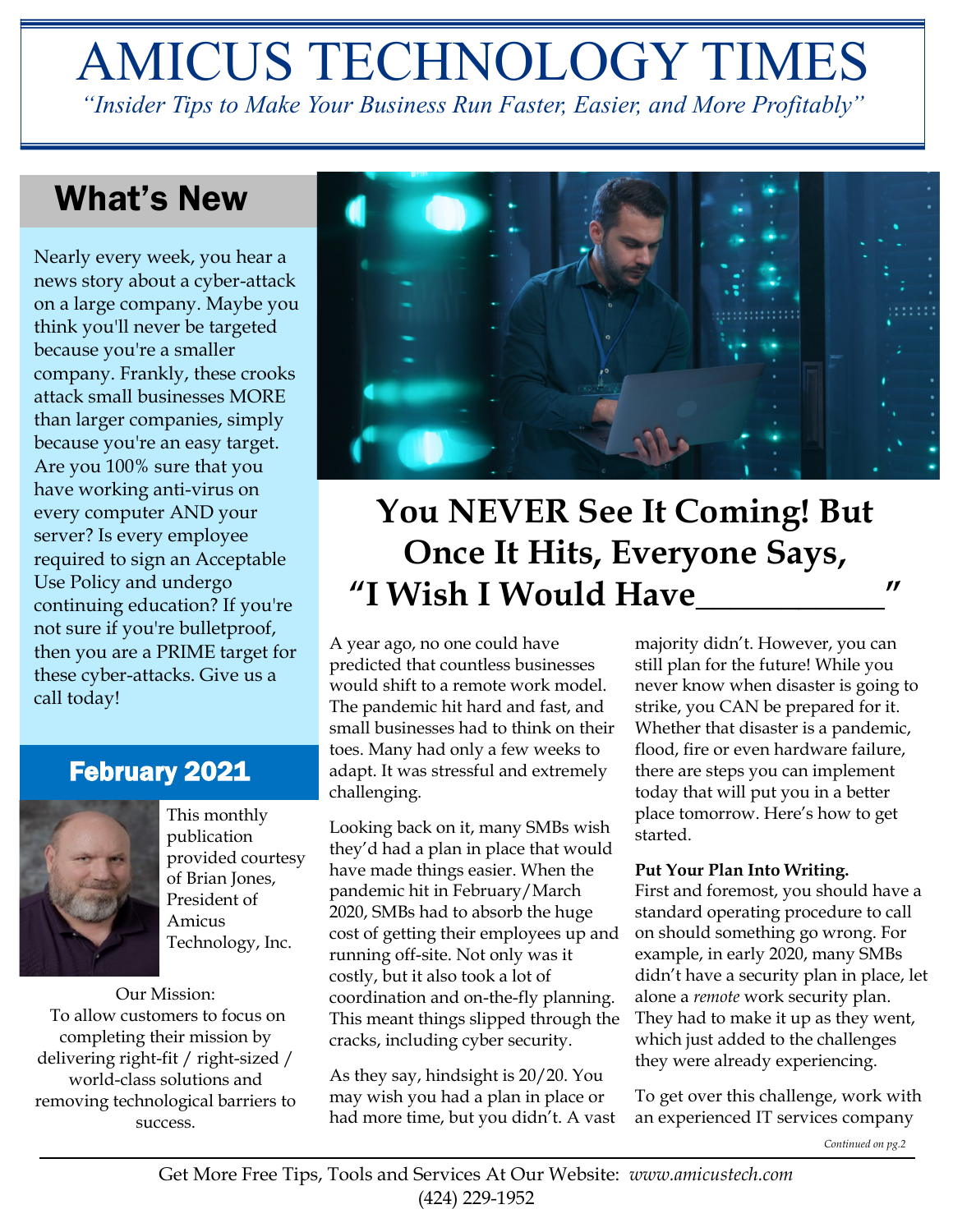### AmicusTechnology Times February 2021

#### *Continued from pg.1*

or managed services provider (MSP) to put together a plan. This plan should include a cyber security protocol. It should define what malware software employees should be using, what number they should call for 24/7 support, who to contact when they receive suspicious emails, how to identify suspicious e-mails and so on.

More than that, it should outline exactly what needs to happen when disaster strikes. Pandemic? Here's how we operate. Fire? Here's what you need to know. Hardware failure? Call this number immediately. The list goes on, and it can be pretty extensive. This, again, is why it's so important to work with an MSP. They've already put together plans for other SMBs, and they know where to start when they customize a plan with you.

#### **Invest In Security And Backups.**

While every business should have network security already in place, the reality is that many don't. There are a ton of reasons why (cost concerns, lack of time, lack of resources, etc.), but those reasons why aren't going to stop a cyber-attack. Hackers don't care that you didn't have time to put malware protection on your PCs; they just want money and to wreak havoc.

When you have IT security in place, including firewall protection, malware software, strong passwords and a

**"When you have IT security in place, including firewall protection, malware software, strong passwords and a companywide IT security policy, you put your business and all your employees in a much better place."**



company-wide IT security policy, you put your business and all your employees in a much better place. **All of this** should be in place for both on-site employees and remote workers. With more people working from home going into 2021, having reliable IT security in place is more important than ever before.

On top of that, you should have secure backups in place. Investing in cloud storage is a great way to go. That way, if anything happens on-site or to your primary data storage, you have backups you can rely on to restore lost or inaccessible data. Plus, having a solid cloud storage option gives remote employees ready access to any data they might need while at home or on the go.

#### **Where Do You Begin?**

Some SMBs have the time, money and resources to invest in on-site IT personnel, but most don't. It is a big investment. This is where partnering with an experienced IT services firm can really pay off. You may have employees in-office or you may have a team working remotely – or you may have a mix of both. You need support that can take care of everyone in your organization while taking care of the data security of the business itself. This is where your IT partner comes into play. They are someone you can rely on 24/7 and someone who will be there for you during a pandemic or any other disaster.

## **Free Report Download: If You Are Considering Cloud Computing For Your Company, DON'T, Until You Read This …**

### **INTRO TO CLOUD COMPUTING**

"5 Critical Facts Every **Business Owner Must Know Before Moving Their Network** To The Cloud"

**Discover What Most IT Consultants** Don't Know Or Won't Tell You About Moving Your Company's **Network To The Cloud** 

If you are considering cloud computing or Office 365 to save money and simplify IT, it is extremely important that you get and read this special report: **"5 Critical Facts Every Business Owner Must Know Before Moving Their Network To The Cloud."**

This report discusses in simple, nontechnical terms the pros and cons of cloud computing, data security, how to choose a cloud provider and three little-known facts that most IT consultants don't know or won't tell you about cloud computing that could end up causing you MORE problems and costing you more money than you anticipated. **Even if you aren't ready to move to the cloud yet**, this report will give you the right information and questions to ask when the time comes.

**Get your FREE copy today! Call us at (310) 670-4962**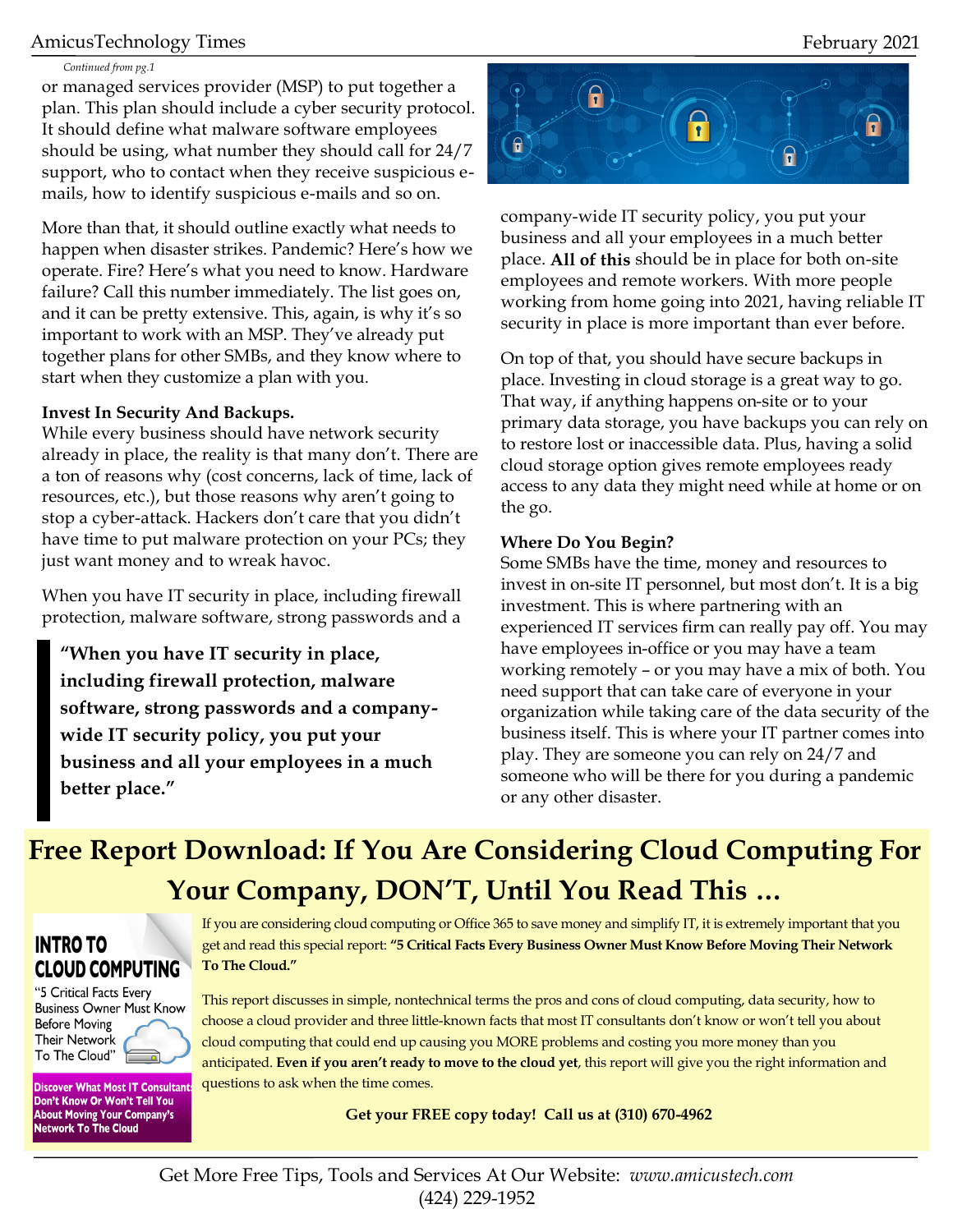# **Shiny New Gadget Of The Month:**



### **FitTrack: A Revolutionary Scale Lets You Look Inside Your Body**

Right now, countless people have gotten lax on their New Year's resolutions and given up on their goals. One of the most popular resolutions is to get fit. It is also one of the most challenging ones to see through to the end. The FitTrack smart scale is here to make that a little less challenging!

FitTrack has earned its designation as a smart scale. It does much more than tell you your weight. With a number of other sensors, as well as data you input into the FitTrack app, it can tell you all sorts of things. Yes, it will tell you your weight, but it will also tell you things like body mass index, muscle and bone mass and hydration levels, to name just a few. In total, it can track 17 key health insights.

As you work toward your fitness goals for the year, don't miss out on a companion that will give you crucial data along your fitness journey. Discover more about FitTrack at **bit.ly/2VOg7Vs.**

# **Production Vs. Connection – The Ailment And The Cure**

Recently, I had what we like to call an "aha moment" while listening to a sermon one Sunday. The minister made the observation that our society as a whole has swung to the extreme side of *productivity* at the expense of our *connections*. It hit me that this is one of the greatest ailments we see as coaches with our member companies and leaders, especially as of late.

#### **Culture Appreciation Connection**

We know the best-performing companies are those that devote significant effort to creating a culture that their team members *want* to be a part of. And where does that culture come from? People crave appreciation in the workplace – and we're talking sincere, heartfelt appreciation, not the casual "pat on the back" or quick "thanks" in passing. *Real* appreciation only occurs if there is a *real* connection between people. Connection is valuing the other person more than yourself or having an "others first" mindset. It takes effort, vulnerability and emotion. True culture cannot exist without both of these key elements.

#### **The Ailment**

Unfortunately, in our "all about me" culture, connections tend to be shallow and unemotional. It's not what can I do for you, it's what can you do for me. As a society and in business, we have become so laser-focused on overachievement and beating the competition that our connections receive little attention. Especially today, when companies are striving to get back on their feet, push out new offerings and make up for lost time from the pandemic, connections are starving due to the demands of winning.

#### **But At What Cost?**

There have never been higher instances of job discontentment, disconnected families, depression, suicide and overall lack of joy. Our extreme focus



on production and achievement has come at a huge cost to society. Extremes at either end of the pendulum never end well.

#### **So, Now What?**

Back to our coaching perspective, I think we have it right when we help our companies focus on culture by viewing their team members as human beings and not just a means to productivity. In addition, we all know that you cannot truly separate the business side from the personal side and that you have to be equally intentional in both areas to create the life you want, which involves real connections to who and what we love.

It's time to swing the pendulum back, ease off the production pedal and give more attention to treating each other with compassion and putting others first. It may seem strange, but the companies that have done this well typically outperform on the production side, too, because connection is a great motivator for betterment – both personally and professionally.

Gee, maybe there's really something to the old Golden Rule thing.



*David Pierce spent the first 30 years of his career in the corporate world. As a CPA, he spent a decade with Deloitte and PcW, and another 20 years in a Clevel post in regional banking. He also launched one of the first stand-alone online banks in the US. As an entrepreneur, he eventually said goodbye to the corporate world and started his own consulting firm, and became a Four Decisions Certified Gazelles International Coach and a Petra Coach.*

## Referral Campaign—Don't Miss Out!

Between now and March 31, 2021 we're offering a \$1,000 referral bonus to you or your favorite charity when someone you refer to us signs a minimum 12-month managed service contract! Know anyone who might benefit from our unique combination of managed services and personal IT support? If so, send us their contact information—and copy us on a simple email introduction. That's all it takes! (*[bajones@amicustech.com](mailto:bajones@amicustech.com?subject=I%20hav%20a%20referral%20for%20you!)*) 310-670-4962